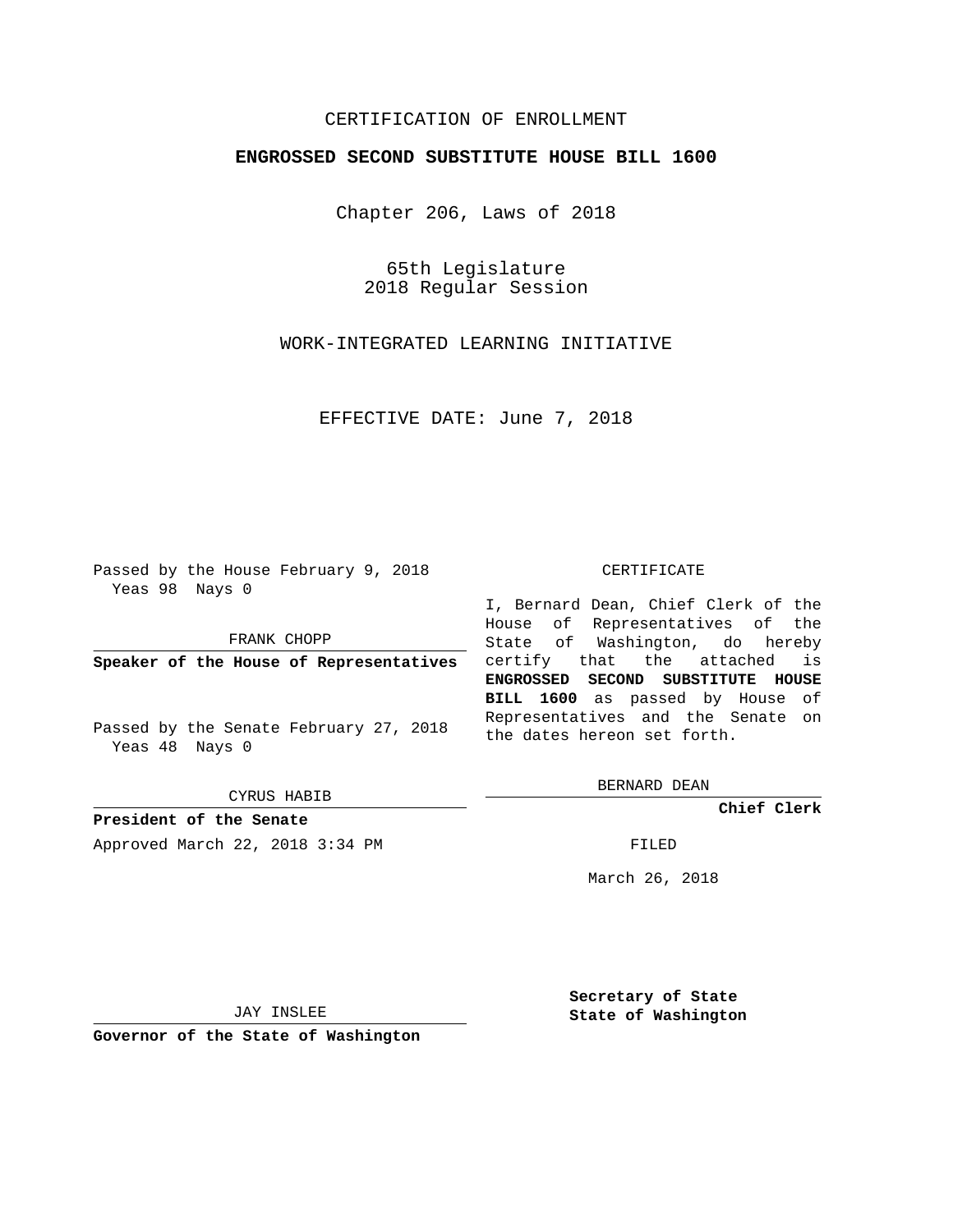## **ENGROSSED SECOND SUBSTITUTE HOUSE BILL 1600**

Passed Legislature - 2018 Regular Session

**State of Washington 65th Legislature 2018 Regular Session**

**By** House Education (originally sponsored by Representatives Santos, Pettigrew, Harris, Young, Stonier, Pike, Appleton, Johnson, Fey, Bergquist, Hudgins, Kraft, Slatter, and Tarleton)

READ FIRST TIME 01/22/18.

 AN ACT Relating to increasing the career and college readiness of public school students; adding a new section to chapter 28A.630 RCW; adding new sections to chapter 28A.300 RCW; and providing an 4 expiration date.

5 BE IT ENACTED BY THE LEGISLATURE OF THE STATE OF WASHINGTON:

6 NEW SECTION. **Sec. 1.** A new section is added to chapter 28A.630 7 RCW to read as follows:

8 (1) The work-integrated learning initiative is established. The 9 purpose of the initiative is to promote work-integrated learning 10 experiences for students by providing:

11 (a) An opportunity for students to engage in work-based academic 12 programs with public and private sector employers, such as 13 internships, externships, and registered apprenticeships; and

14 (b) A framework for the development and replication of successful 15 work-integrated learning programs throughout the state.

16 (2) Local applicant schools receiving funding through 17 participation in the initiative must:

18 (a) Provide academic curricula in a work-integrated and career-19 contextualized manner and include an external mentor for each student 20 in the program;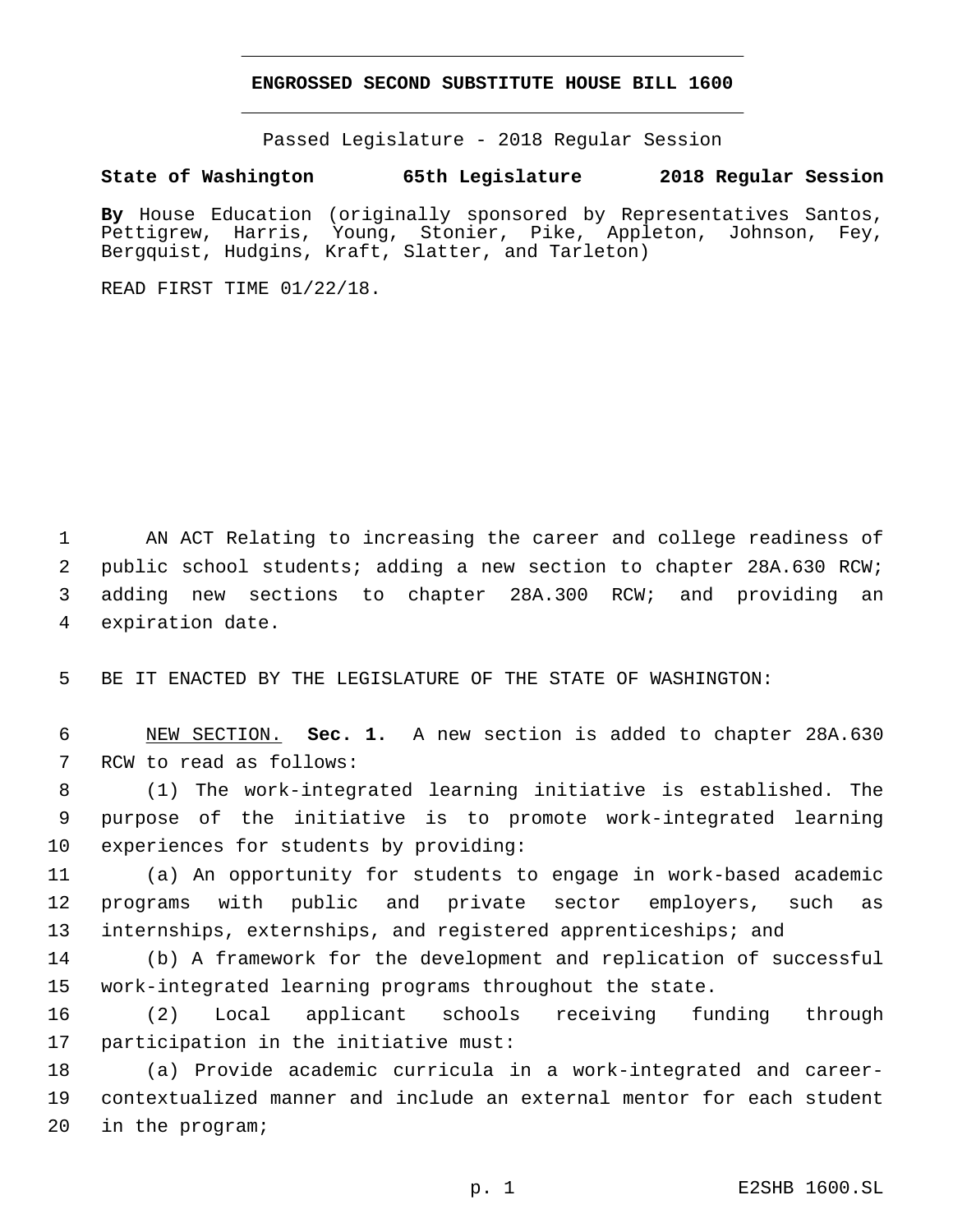(b) Demonstrate collaboration with and input from students, parents or guardians, local employers, community members, a workforce development council, and a labor organization. Evidence of local collaborations may include but are not limited to partnerships with a dropout reengagement organization, an apprenticeship sponsor, a community and technical college, a STEM network, or a homeless youth 7 service organization;

 (c) Reflect local circumstances, including local industries, 9 employers, and labor markets;

 (d) Comply with graduation requirements established by the state 11 board of education; and

 (e) Align the high school and beyond plans of participating students to reflect opportunities that may be available through the 14 initiative.

 (3)(a) Local applicant schools selected to participate in the work-integrated learning initiative must, in accordance with this section and section 3 of this act, submit to the work-integrated learning advisory committee created in section 3 of this act an interim and an end-of-project report that includes numeric and other data summarizing the effects of their work-integrated learning project programs on high school graduation rates, state test scores, and community partnerships, including partnerships with local 23 employers and industries.

 (b) In complying with this subsection (3), local applicant schools must also provide other data and information as requested by the work-integrated learning advisory committee in accordance with 27 section 3 of this act.

 (4) For the purposes of this section and sections 2 and 3 of this act, "work-integrated learning" includes but is not limited to early, frequent, and systematic learning experiences that are essential for preparing Washington youth for high-demand, family-wage jobs in Washington state, and that engage students in grades five through twelve or through high school dropout reengagement plans.

 NEW SECTION. **Sec. 2.** A new section is added to chapter 28A.300 35 RCW to read as follows:

 (1)(a) The office of the superintendent of public instruction may contract with a statewide nonprofit organization with expertise in promoting and supporting work-integrated learning from early learning through postsecondary education to establish a matching grant program

p. 2 E2SHB 1600.SL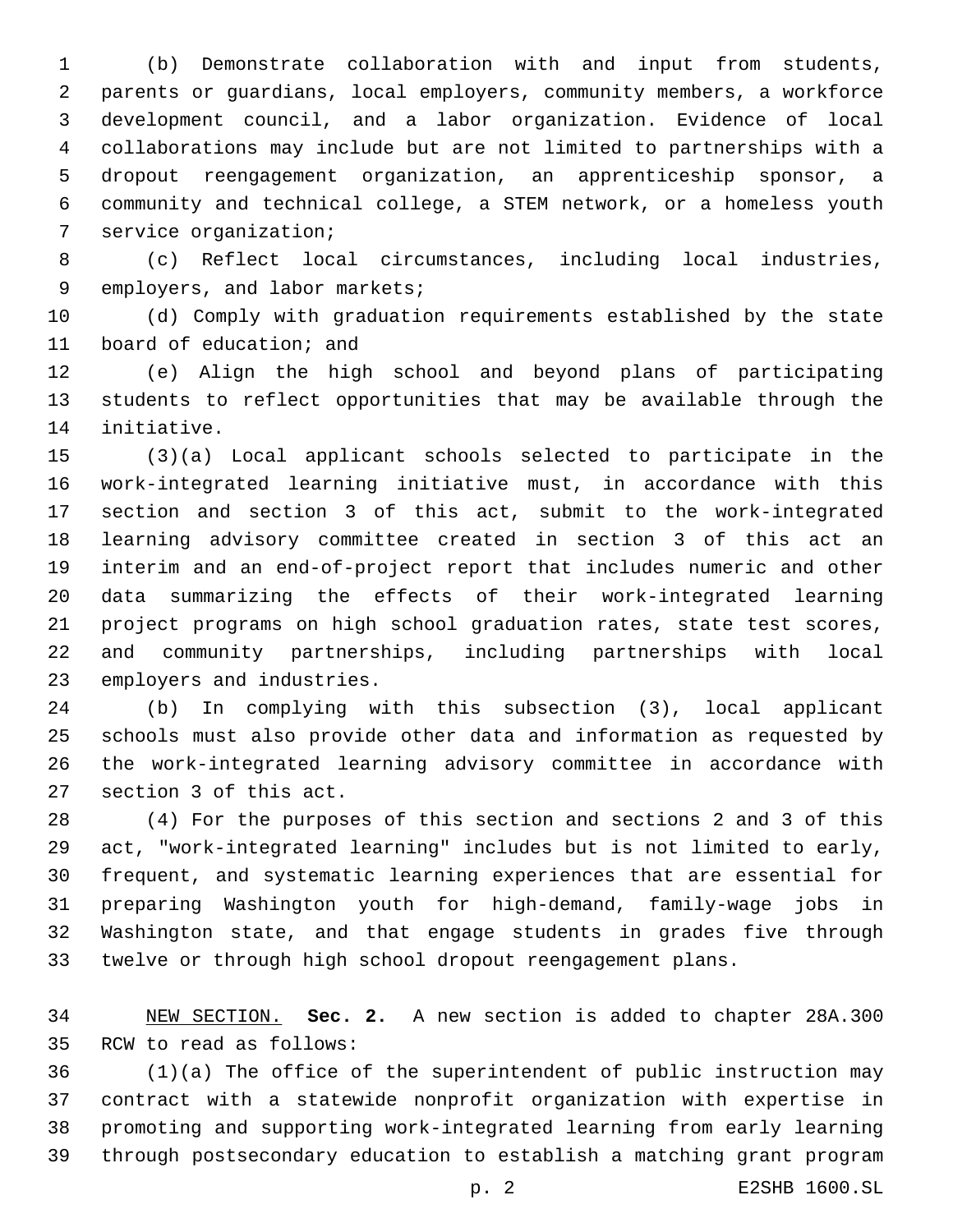to fund projects implemented by local applicant schools identified in 2 section 1 of this act.

 (b) The matching grant program shall include the following minimum requirements for local applicant schools:4

 (i) Measurable and accountable focus on low-income youth, 6 homeless youth, and youth of color;

 (ii) Accountability for increasing registered youth apprenticeships, internships, mentors, career planning, and other 9 work-integrated learning experiences;

 (iii) Regional coordinators or liaisons to facilitate links between schools, higher education institutions, business, labor, and the community in developing internships and other work-integrated 13 learning experiences; and

 (iv) System-wide support for work-integrated learning experiences, including but not limited to career awareness, career explorations, career counseling, and career preparation and training.

 (2)(a) Grant funds awarded in accordance with this section may be expended only to the extent that they are equally matched by private sector cash contributions for the program. Grantees must provide reports to the work-integrated learning advisory committee in 21 accordance with section 3 of this act.

 (b) By November 15, 2020, and yearly thereafter, the office of the superintendent of public instruction must provide an evaluation to the governor and the education and economic development committees 25 of the house of representatives and the senate.

 NEW SECTION. **Sec. 3.** A new section is added to chapter 28A.300 27 RCW to read as follows:

 (1) The superintendent of public instruction, in consultation with the employment security department and the workforce training and education coordinating board, shall convene a work-integrated learning advisory committee to provide advice to the legislature and the education and workforce sectors on creating opportunities for students to: Explore and understand a wide range of career-related opportunities through applied learning; engage with industry mentors; 35 and plan for career and college success.

(2) The committee shall:36

 (a) Assist the office of the superintendent of public instruction in the development of an application process and the selection of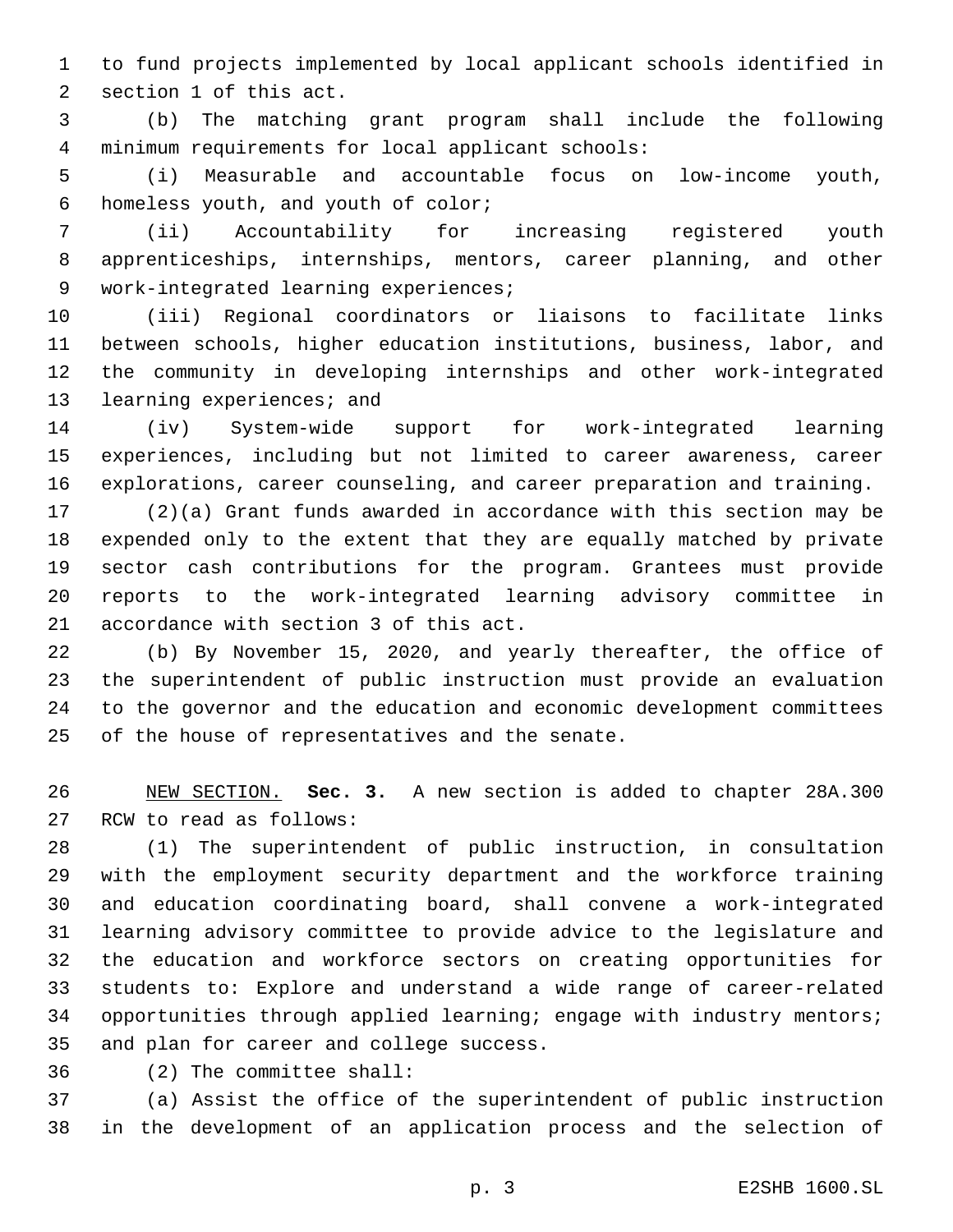local applicant schools to participate in the initiative established 2 in section of this act;

 (b) Advise the superintendent of public instruction on the development and implementation of work-integrated learning 5 instructional programs;

 (c) Review the instructional programs of projects funded through the career connect Washington program with grant moneys from the federal workforce innovation and opportunity act, P.L. 113-128, related to work-integrated learning, a type of learning that is also referred to as "career connected learning," and of local applicant schools selected to develop and implement work-integrated learning project programs under section 1 of this act. The purpose of the review required by this subsection (2)(c) is to determine:

 (i) The impact on in-school progress, high school graduation rates, state test scores, indicators of career and college readiness, employment outcomes, and community partnerships. In accordance with this subsection (2)(c), and to the maximum extent practicable, the review must consider both overall impacts and reductions or other 19 changes in opportunity gaps;

 (ii) Best practices for partnering with industry and the local community to create opportunities for applied learning through internships, externships, registered youth apprenticeships, and 23 mentorships; and

 (iii) Best practices for linking high school and beyond plans with work-integrated and career-related learning opportunities and 26 increasing college readiness;

 (d) Analyze barriers to statewide adoption of work-integrated and career-related learning opportunities and instructional programs;

 (e) Recommend policies to implement work-integrated and career- related strategies that increase college and career readiness of students statewide. Policies recommended under this subsection (2)(e) may include, but are not limited to: (i) Policies related to aligning career and technical education programs with statewide and local industry projections and career cluster needs evidenced through economic development data and appropriate longitudinal data; and (ii) the completion of remedial courses required by colleges and 37 universities;

 (f) Consult with individuals from the public and private sectors with expertise in career and technical education and work-integrated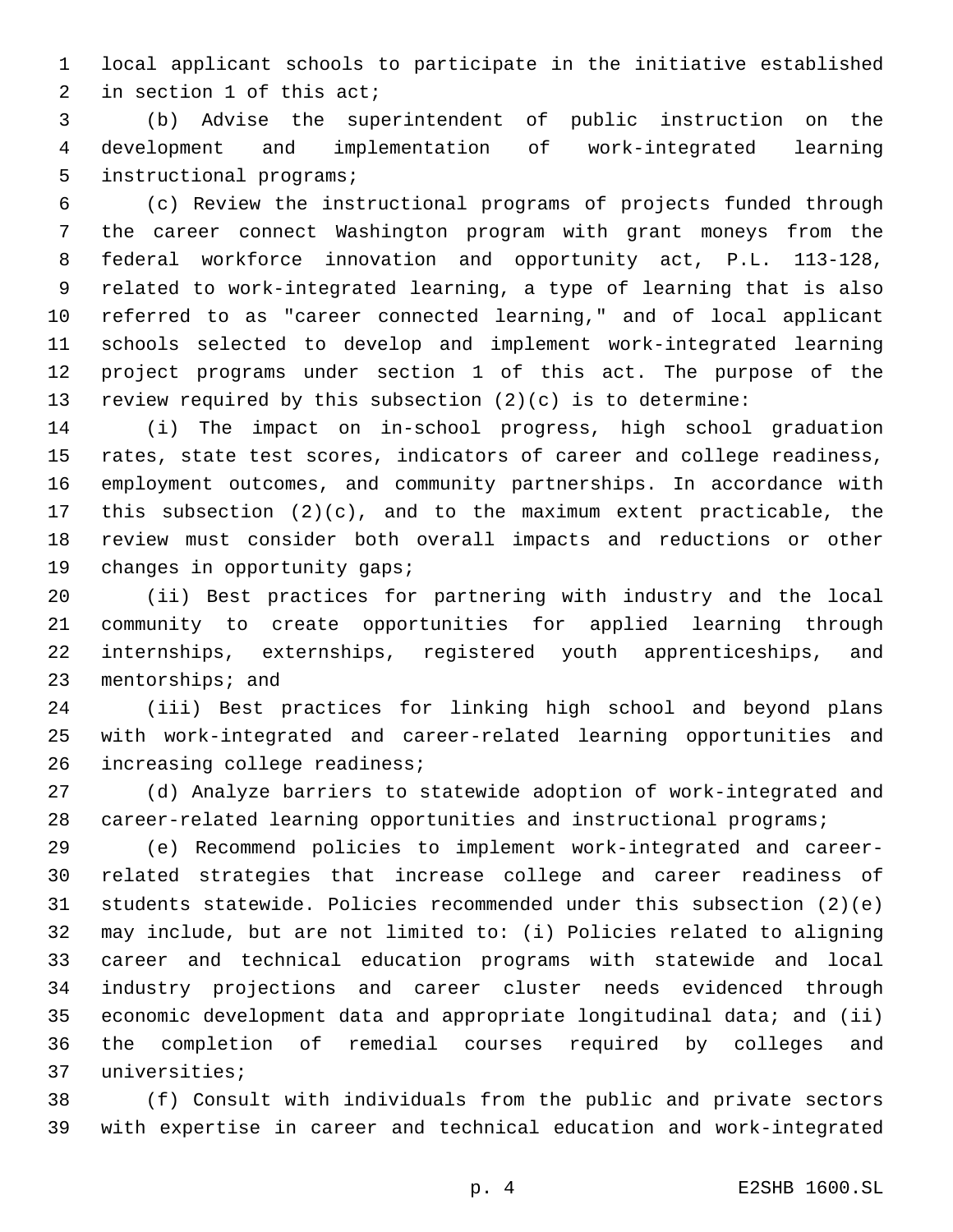training, including representatives of labor unions, professional technical organizations, and business and industry; and

 (g) Work collaboratively, as appropriate, with the expanded learning opportunities advisory council as provided in chapter . . ., Laws of 2018 (Engrossed Substitute House Bill No. 2802).

 (3) The committee must, at a minimum, be composed of the 7 following members:

 (a) One member from each of the two largest caucuses of the 9 senate, appointed by the president of the senate;

 (b) One member from each of the two largest caucuses of the house of representatives, appointed by the speaker of the house of 12 representatives;

 (c) The superintendent of public instruction or the 14 superintendent's designee;

 (d) One educator representing the K-12 career and technical education sector, appointed by the superintendent of public instruction, as determined from recommendations of the association 18 for career and technical education;

 (e) One school counselor appointed by the superintendent of public instruction, as determined from recommendations of the school 21 counselor association;

 (f) One educator representing the community and technical colleges, appointed by the state board for community and technical 24 colleges;

 (g) One member of the governor's office specializing in career and technical education and workforce needs, appointed by the 27 qovernor; and

 (h) One member of the workforce training and education coordinating board, designated by the workforce training and 30 education coordinating board.

 (4) The committee shall convene a subcommittee that includes members representing manufacturing, industry, labor, apprenticeships, 33 and other members with specialized expertise.

 (5) The chair or cochairs of the committee and subcommittee must 35 be selected by the members of the committee.

 (6) Staff support for the committee and the subcommittee must be provided by the office of the superintendent of public instruction.

 (7) The committee shall report its findings and recommendations to the state board for community and technical colleges, the state board of education, the student achievement council, and, in

p. 5 E2SHB 1600.SL